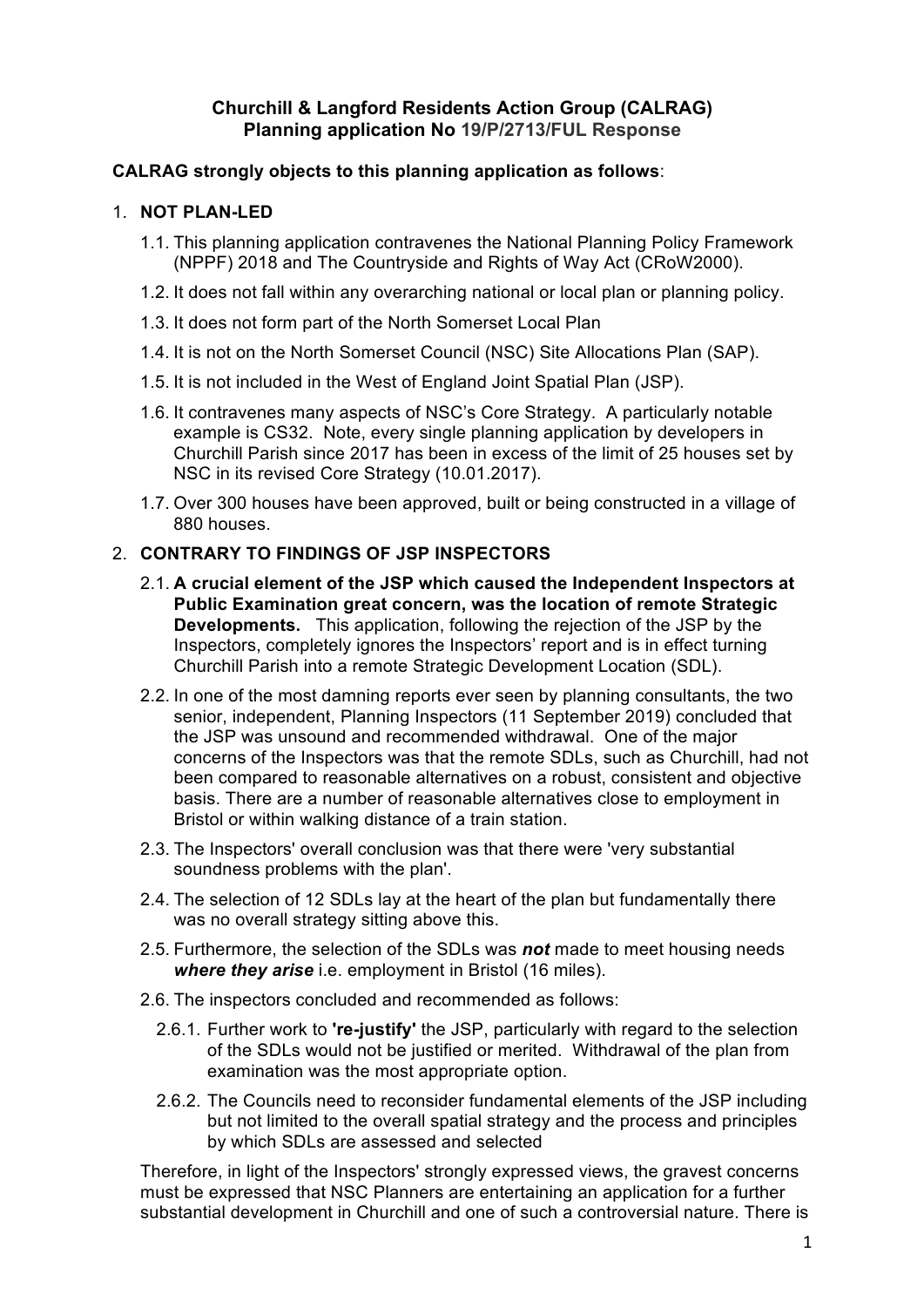a justifiable suspicion that NSC had previously adopted an unofficial and unapproved policy of treating Churchill as an SDL without that being formally scrutinised and reviewed through the JSP process. Hence the approval by NSC of at least six substantial applications for a total of over 300 houses to date. But such an approach and such substantial development in Churchill has now been roundly rejected by the JSP Inspectors. For NSC to approve another significant development in Churchill in full knowledge of the JSP Inspectors' highly critical findings would show a breathtaking disregard for the Inspectors' objective assessment and guidance.

- **3. UNSUSTAINABLE LOCATION.** The heavy reliance on ca**r** usage for employment, shopping and social trips means that the proposal fails to be sustainable development on the grounds described in paragraphs 8(a) and 8(c) of the NPPF (2018).
	- **3.1.** Public transport is unsustainable for commuting to Bristol (Stagecoach representation to JSP Public Examination). Distances and excessive journey times make this unviable.
	- **3.2.** CALRAG supports Churchill Parish Council in its refutation of the developer's Transport Statement.

Due to the unsustainable nature of the location the application should be refused under paragraph 38 of the NPPF 2018.

### 4. **EXISTING OVER-DEVELOPMENT**

- 4.1. Over-development 330 houses added to a village of 880. This is destroying Churchill as a village and decimating its character and rural setting.
- 4.2. NSC is intent on urbanising Churchill without the authority of any formal planning process. The NPPF requires 'place making' not place destruction.
- 4.3. Churchill is a rural Mendip village, made up of ancient meadow and orchard, where people have chosen village life which is culturally very different from town life. They value the huge community spirit as demonstrated by the unprecedented number of objections to the JSP which was noted by the Inspectors. People in this village are feeling under constant threat that their way of life is disappearing through bad planning.
- 4.4. Churchill Parish is the **2nd least sustainable location of the 9 'Service Villages' by NSC's own estimation**. The increase in housing and population in Churchill is unsustainable in respect of medical facilities, (See comments from Mendip Vale Practice Nurse) traffic, school places, road infrastructure, parking, shopping facilities etc.

# **5. AONB**

The nationally protected landscape of the Mendip Hills Area of Outstanding Natural Beauty (AONB) covers 198 square kilometres from Bleadon in the west to Chewton Mendip in the east. The AONB partly lies within the West of England Plan area to the south-west of the wider Bristol area and south-east of Weston-super-Mare. Areas of Outstanding Natural Beauty (AONBs) are some of the UK's most cherished and outstanding landscapes.

5.1. The Countryside and Rights of Way Act (CRoW) 2000 confirmed the significance of AONBs and Section 85 places a statutory duty on all relevant authorities to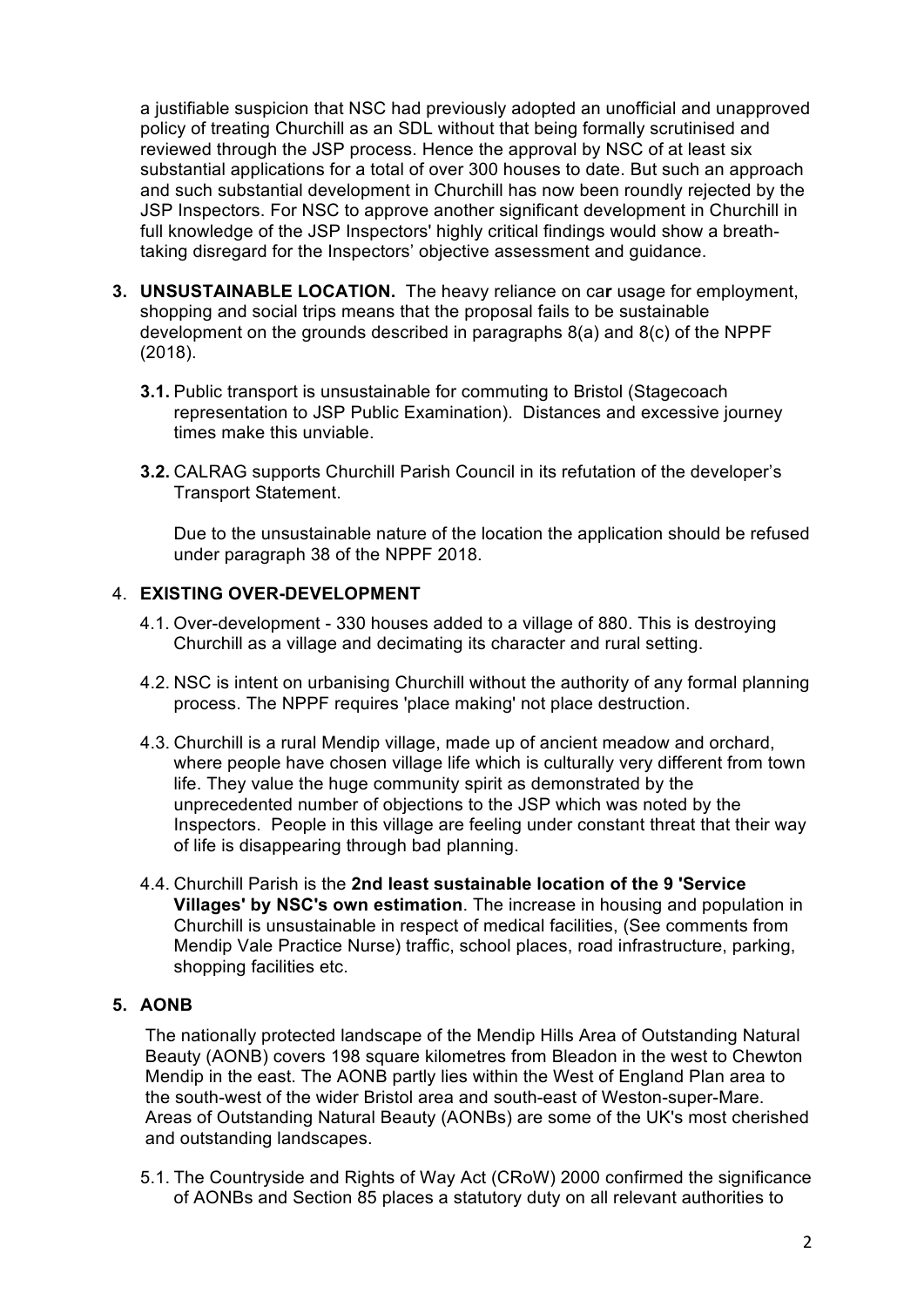have regard to the purpose of conserving and enhancing natural beauty when discharging any function in relation to, or affecting land within an Area of Outstanding Natural Beauty. Potential development proposals outside of the boundaries of AONBs that may have an impact within the designated area are also covered by this 'duty of regard'.

- 5.2. The Mendip Hills AONB Partnership produced the Mendip Hills AONB Management Plan 2014-19 as required by the CRoW Act on behalf of the joint local authorities and the Plan has been adopted by North Somerset Council, Bath & North East Somerset Council, Somerset County Council, Sedgemoor District Council and Mendip District Council. The Management Plan (paragraph 1.4) sets out a Statement of Significance on the special qualities of the Mendip Hills AONB that create the Mendip Hills sense of place and identity and these include views from the Mendip Hills AONB and settlements of Mendip stone, many at the Spring Line, retaining dark skies and a sense of tranquillity.
- 5.3. As set out in Natural England's National Character Area (NCA) profile for the Mendip Hills (141), the area is, "*Renowned for its tranquillity and inspirational qualities ...'*" The NCA further recognises that, *"Light pollution from development threatens the extent of the recognised dark skies and out-of-character development is a continuing risk to the essential nature of the area.*"
- 5.4. In the NCA Statement of Environmental Opportunity (SEO1, it asserts that Councils must, *"Safeguard inward and outward views and to the distinctive hill line and conserve and enhance the special qualities, tranquillity, sense of remoteness and naturalness of the area*"
- 5.5. Similarly, the National Planning Policy Framework (NPPF para 115) sets out that, *"Great weight should be given to conserving landscape and scenic beauty in National Parks, the Broads and Areas of Outstanding Natural Beauty, which have the highest status of protection in relation to landscape and scenic beauty."*
- 5.6. **NSC Landscape Character Sensitivity Assessment 2018 p107** shows that this area is rated as **'High Sensitivity'**. This highest classification of sensitivity cannot be ignored.
- 5.7. The application site lies outside the Churchill settlement boundary and immediately adjacent to the Mendip Hills AONB. Geologically and scenically, it forms part of the Mendip Hills. It is defined in this way by the NSC Landscape Character Assessment (Wardell-Armstrong 2018), and by the current Natural England National Character Areas Assessment (2013).
- 5.8. The position in law of AONBs was greatly clarified by the Countryside and Rights of Way Act (CRoW) 2000. This application will have an unacceptable and harmful impact on the rural character and landscape setting of the surrounding area and on views into and out of the Mendip Hills AONB.
- 5.9. CALRAG does not accept the contrary assessment by Tyler Grange in support of this planning application. This is the result of **a remarkable misinterpretation** based on the examination **of certain unrepresentative and carefully selected view-points**.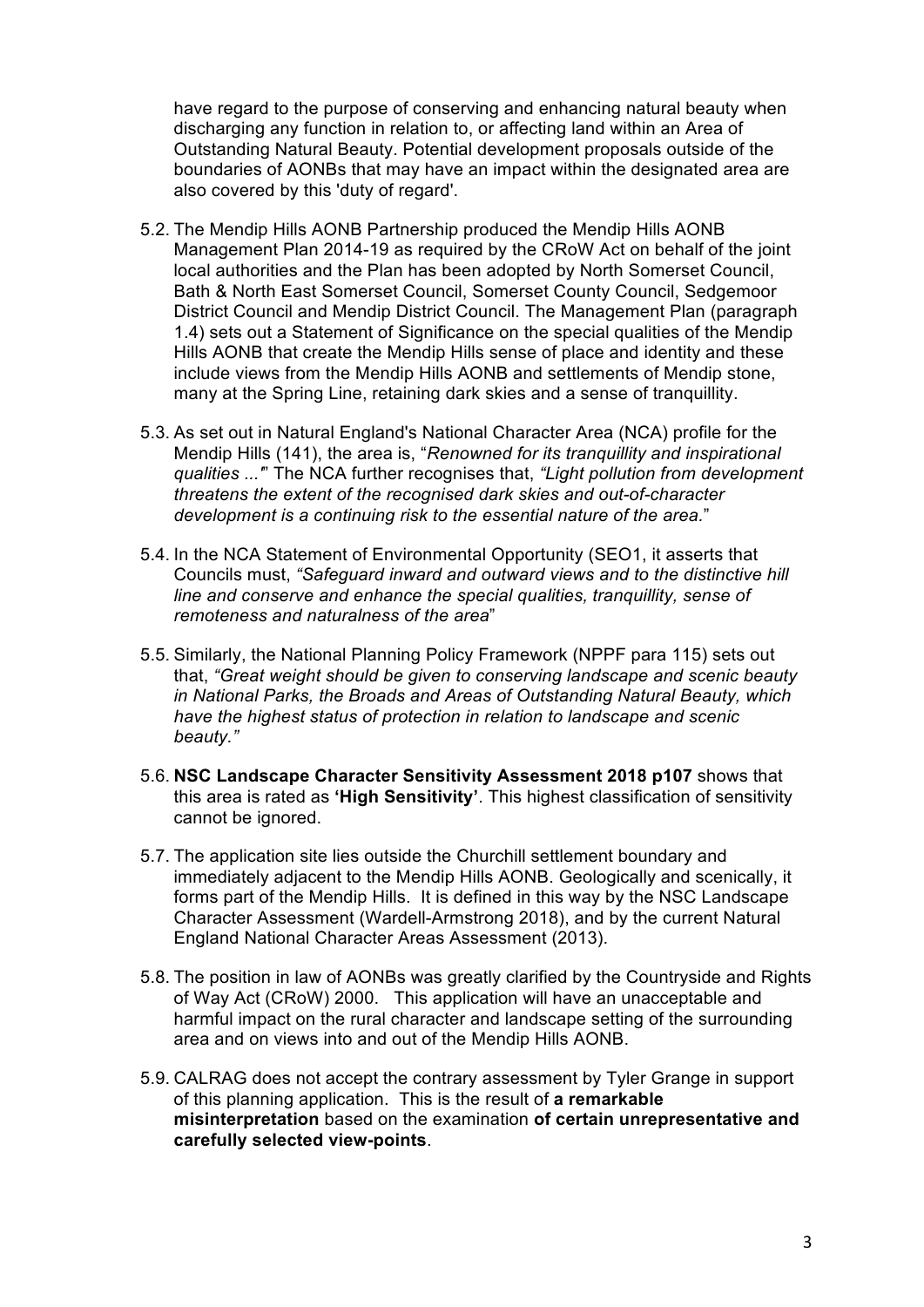- 5.10. Importantly, a further consequence would be a loss of separation and the coalescence of the existing settlements. The proposed site currently provides an essential buffer between the AONB and the A38/A368 junction.
- 5.11. It is notable that **these very same objections were raised in NSC's preapplication advice and cited by NSC officers as a reason to object to the application**. Nothing at all has changed since that advice. The Mendip Hills have not moved and the objection on this ground remains as fundamental as ever.
- 5.12. The increase in light, traffic and noise pollution adjacent to the AONB is unacceptable.
- 5.13. The proposed application lies adjacent to the Queen Victoria Diamond Jubilee Oak and its enclosure including the adjacent Tree Preservation Ordered (TPO) Wellingtonia. This enclosure and railings are Grade 2 listed. They also lie within the proposed Churchill Conservation area.
- 5.14. The whole of the hedgerow (containing many large trees and a bat-flight corridor) – which comprises the A368 boundary of this site - is subject to a tree preservation order. This renders unlawful the proposed amendments to this boundary. **The designation is incompatible with the proposed development,**  despite assertions made by the Tyler Grange Arboricultural Impact Assessment.

# **6. TRAFFIC**

- 6.1. **Climate Change Emergency.** 87% of the working population in Churchill commutes to work (2011 Census). This % will have increased in the intervening period. The additional housing already 'in build' in the village will increase the number and percentage of car commuters. This flies in the face of NSC's and Bristol's avowed environmental policies on Climate Change.
- 6.2. **Public Transport** is virtually non-existent and Bristol's recently announced policy will prevent access into central Bristol by diesel cars by 2021.
- 6.3. Yatton train station is 5 miles from the application site in Churchill and access is across an already highly congested double off-set junction in Congresbury. In rush hour, to cross this junction it can take over an hour.
- 6.4. The A368 here is substandard and, due to adjacent properties and stone walls, almost impossible to modify (NSC Banwell Area Transport Study, *Designs for Churchill Parish*, Jan 2003).
- 6.5. The traffic proposals are very dangerous. The access is on to an extremely busy Dinghurst Road which is heavily used by HGVs.
- 6.6. The adjacent footway is of substandard width (NSC Banwell Area Transport Study, *Designs for Churchill Parish*, Jan 2003). This is an extremely narrow pavement frequented by hundreds of children twice a day during term time on route to Churchill Academy and Sixth Form and Churchill Primary School.
- 6.7. The proposed (uncontrolled) pedestrian crossing adjacent to Churchill Gate is quite simply unsafe and entirely unacceptable.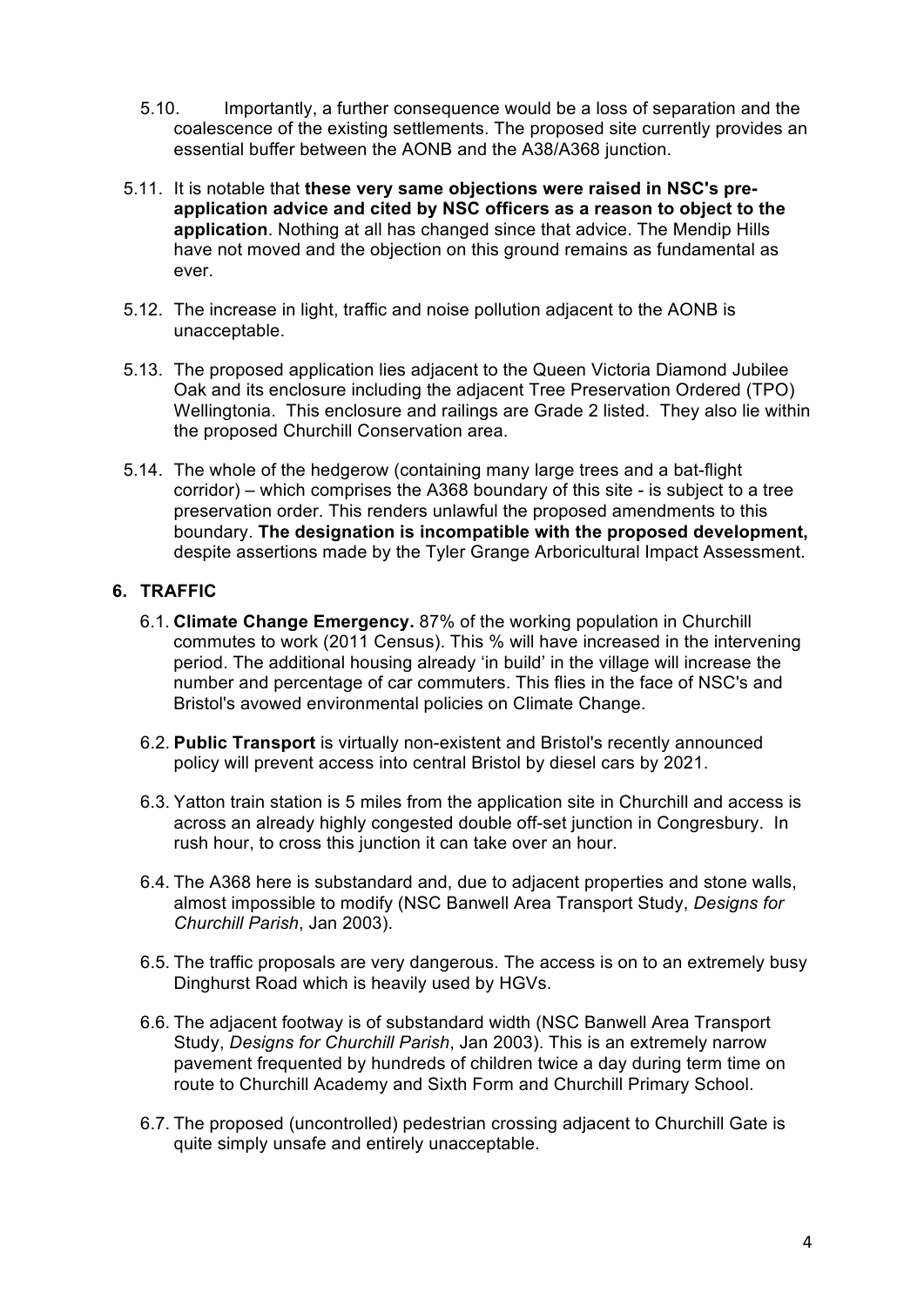- 6.8. The access onto Skinners Lane is wholly unacceptable. This is a narrow country lane which on a daily basis is full of the parked cars of villagers and also patrons of 2 very popular country pubs.
- 6.9. Traffic generated by the site will exacerbate the already significant traffic problems at Churchill lights.
- 6.10. The trip rate assumptions (AM) which are based on TRICS data are dubious, since our own extensive data from local estates shows much higher rates (see JSP Examination paper M6/34).
- 6.11. The current ATC data (DLP Planning Ltd) demonstrates (relative to earlier middecade measurements) a sharp increase in A368 traffic and in the heavy vehicle percentage also. HGV damage has already occurred at the Queen Victoria Diamond Jubilee Oak enclosure.
- 6.12. A prospective Banwell bypass will direct additional Banwell/Sandford traffic through Churchill. This in itself will lead to major traffic jams at the Churchill Traffic Lights.
- 6.13. To have a 48- house development disgorging traffic onto an already extremely busy major junction thereby exacerbating already significant traffic issues is completely unacceptable.

### 7. **ECOLOGY – Habitats Regulations Assessment.**

- 7.1. The presence here of Greater Horseshoe Bats on each of 3 site surveys indicates this development is unlawful under International Law – and, were this development to be permitted, then NSC would be in breach of Natura 2000 regulations regarding an endangered species. The precautionary principle must apply here and so this overrides all possible local or national assessments (see JSP Examination papers M1/31and its 15 appendices, together with M1/55).
- 7.2. According to the Ecological Assessment 10824 R03B, the site also supports a substantial number of bat species. The rare nanthusias pipistrelle as well as many other wildlife species. As the site is historically rural pasture, there will be a big impact on wildlife habitats. These include badgers, deer, hedgehogs, ravens, buzzards, owls, and a wide range invertebrates and vegetation upon which they feed.

#### 8. **FLOODING**

8.1. Storm water runoff from this site can be intense; it is primarily driven by throughflow from within the steep Mendip slopes immediately behind. The measures proposed to deal with this storm water influx are totally inadequate and the proposed attenuation pond will overflow onto the A368 adjacent to the Churchill Gate junction with the A368. **The assessments made by consultants SDD of DLP Planning Ltd are based upon assumptions which (although often appropriate elsewhere) are unfortunately invalid for this particular site**. Hydrological studies have shown that substantial sub-surface flow draining down from the Mendip Hills passes through this proposed development site.

#### **9. TIMING OF THE APPLICATION/ABSENCE OF ANY PRIOR CONSULTATION**

9.1. There has been a total absence of consultation with local stakeholders, including neighbours and the Parish Council, during what were evidently very lengthy preapplication discussions with the developer – therefore ignoring guidance set out